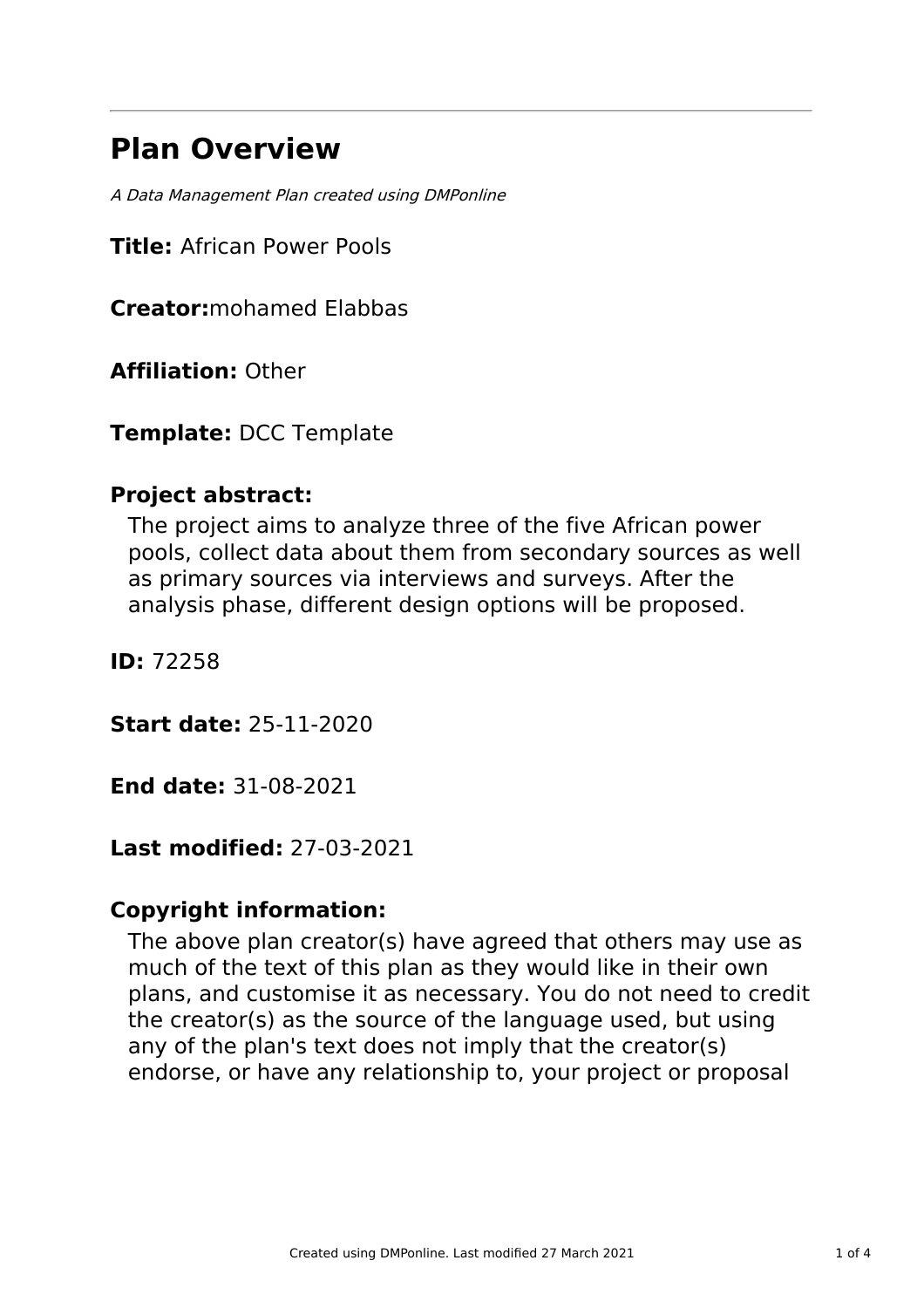# **Data Collection**

### **What data will you collect or create?**

I will be collecting quantitative data about generation capacity, installed capacity, generated electricity, infrastructure projects, tariffs, investment amount, transmission length and pricing, generation mix, potential renewable energy, electricity access, natural resources (gas, coal, oil, hydro), trading amount of electricity (cross-border), electricity consumption, outages, electricity price, GDP, population, economic growth, the Corruption Perceptions Index (CPI), and the Country Policy and Institutional Assessment (CPIA). This data will be collected for each power pool (SAPP, WAPP and EAPP) and the constituting countries (34 African countries).

I will also be collecting qualitative data about the governance, institutions, regulation, policies, disputes, and challenges facing companies. Likewise, this will be done for each power pool.

Data format is preferably CSV for Quan. while Qual data is descriptive.

No prior anticipation of the volume of data. Most of the data to be collected are already existing except for some qualitative data that will be collected as primary data.

### **How will the data be collected or created?**

Quantitative data will be collected from open data sources and secondary reports including the World Bank open data, the U.S. Energy Information Administration (EIA), the International Energy Agency (IEA), the Africa Infrastructure Country Diagnostic Database, African Development Bank, and the Private Participation Infrastructure database (PPI). Reports sources include the International Renewable Energy Agency IRENA and official reports published on the websites of the power pools.

Qualitative data will be collected from the scientific literature, interviews and maybe surveys.

Each power pool will have a separate data folder and one folder will be later created for combining the data for comparative analysis. Each excel file will be in the following format:

### Year TypeOfData Source

Qualitative data will only be collected from trustworthy sources, while primary data of interviews (semi-structured) and surveys (maybe) will be according to the scientific conventions (to be determined later on of: Arksey and Knight 1999, Patton 2002, Hammersley and Atkinson 2007, Spradley 1979, Kvale and Brinkmann 2009)

### **Documentation and Metadata**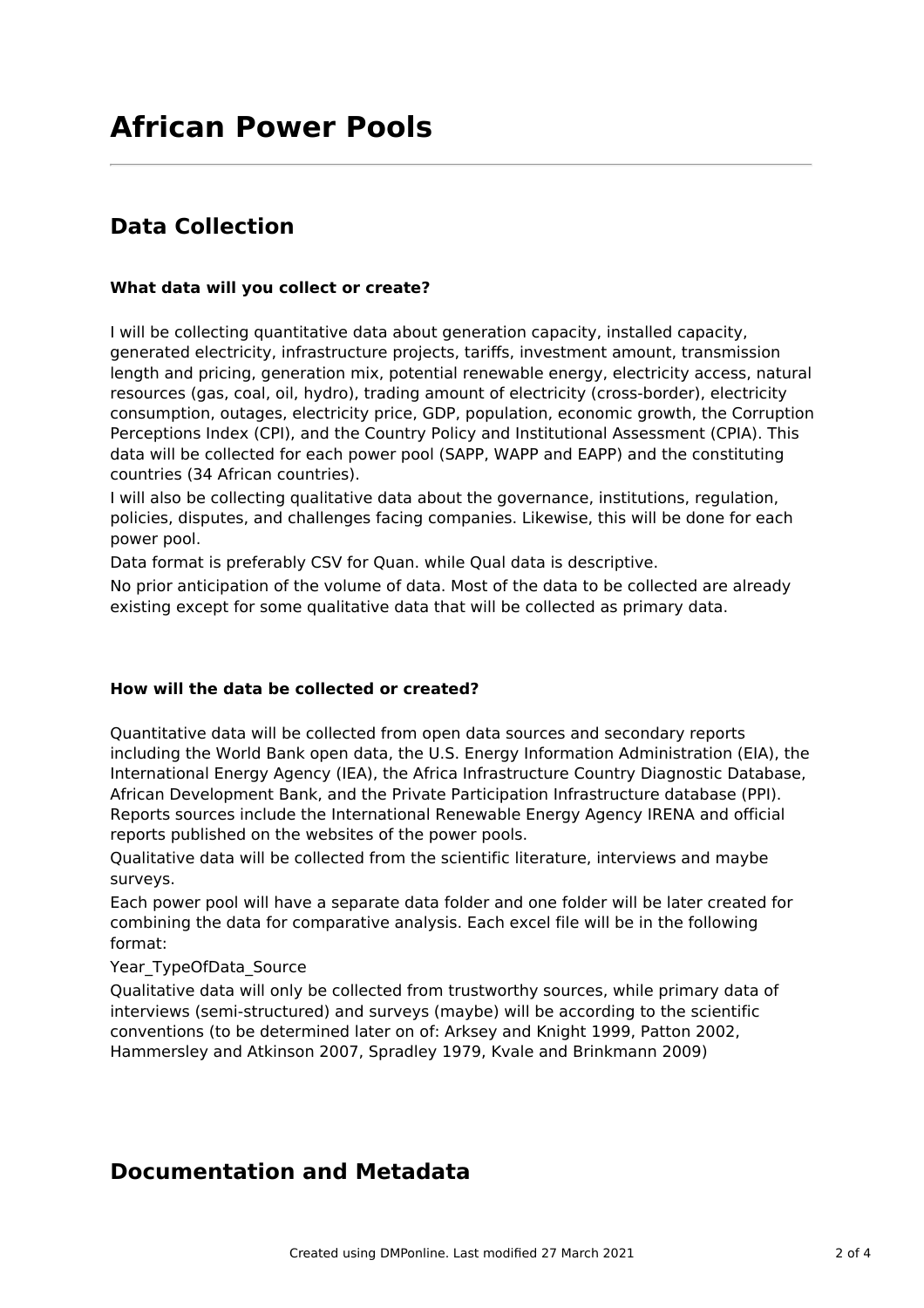### **What documentation and metadata will accompany the data?**

No thorough description of data will be needed, mainly the measurement units for quantitative data and records for qualitative data from interviews with a short description.

# **Ethics and Legal Compliance**

### **How will you manage any ethical issues?**

Quantitative data will be open source-based, however, qualitative data depends on the interviewee, although it would be discouraged, but keeping their identity anonymous will be done upon request

### **How will you manage copyright and Intellectual Property Rights (IPR) issues?**

Data will be meant to keep it open for reuse without any restriction, proper citation for the reference sources and interviews content will be established

### **Storage and Backup**

### **How will the data be stored and backed up during the research?**

Data will be stored on the local computer of the researcher as well as a backup on external drivers and online drivers like Google drive of the researcher's personal account.

### **How will you manage access and security?**

For the publication, data will be published with open access on the university's website without modification right and it will be scanned first for any possible corruption

### **Selection and Preservation**

**Which data are of long-term value and should be retained, shared, and/or**